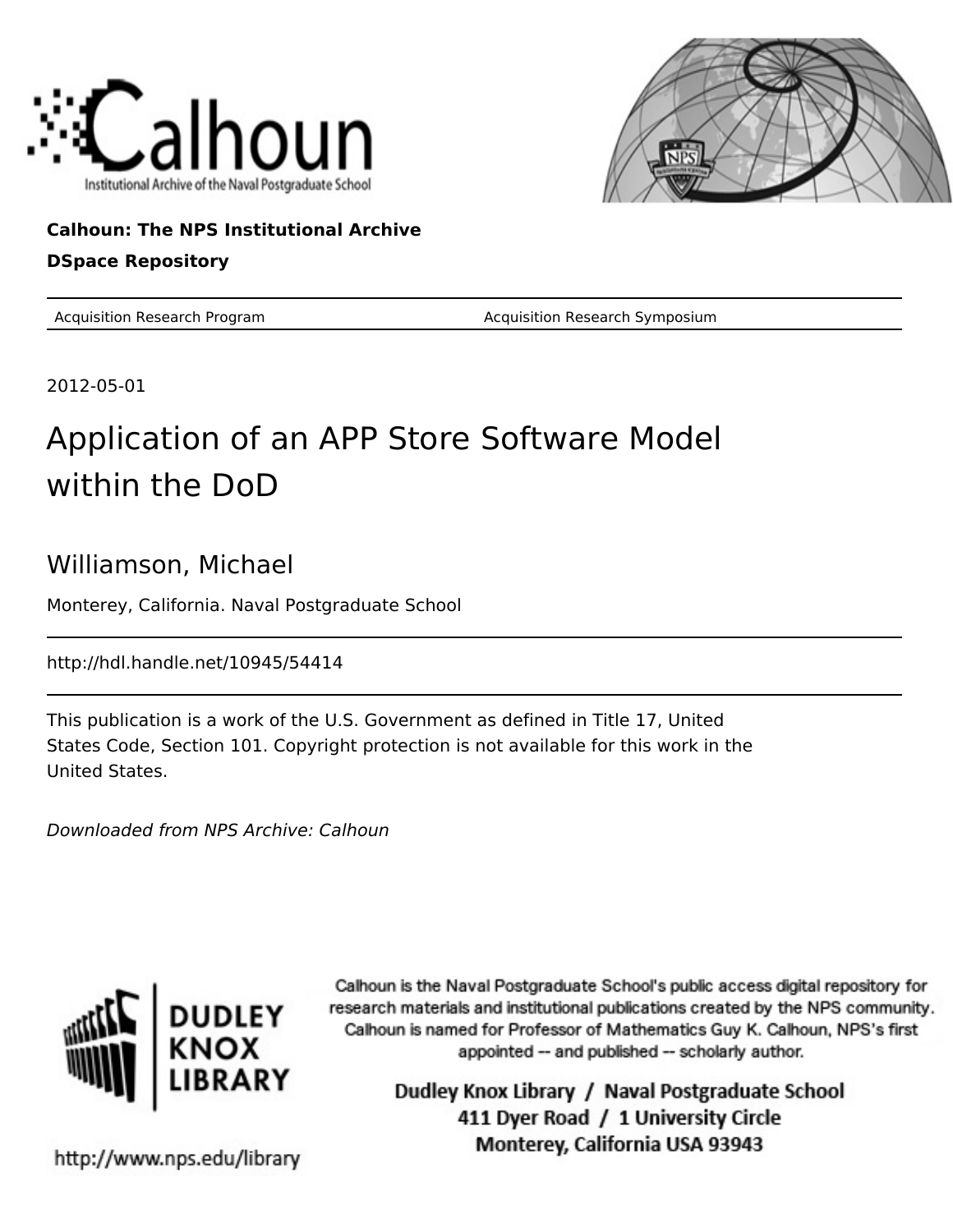

## *NAVAL POST GRADUATE SCHOOL PANEL: "Application of an APP Store Software Model within the DoD" Monterey, California*

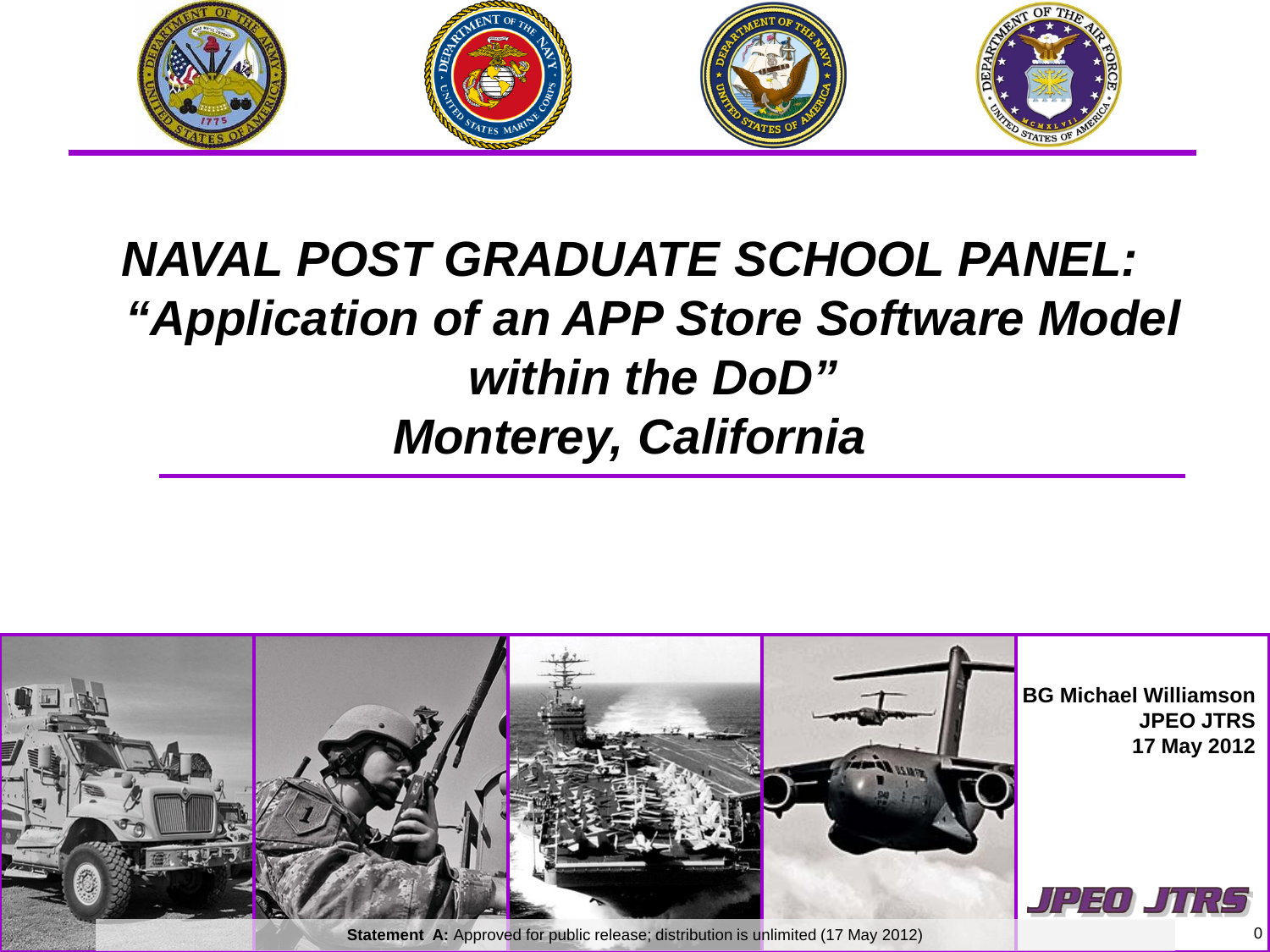# **Why do warfighters need Continuing Innovation?**

Ever-Changing Threats & **Environments** 

> **Sophisticated** Adversaries with Jamming Capability

> > Congested RF Spectrum

Complexity of Interoperability

Leaner Defense Budgets Ahead

**Industry & Government Must Balance Agility-Security-Interoperability-Affordability-Competition**

 **Statement A: Approved for public release; distribution is unlimited (17 May 2012)** 1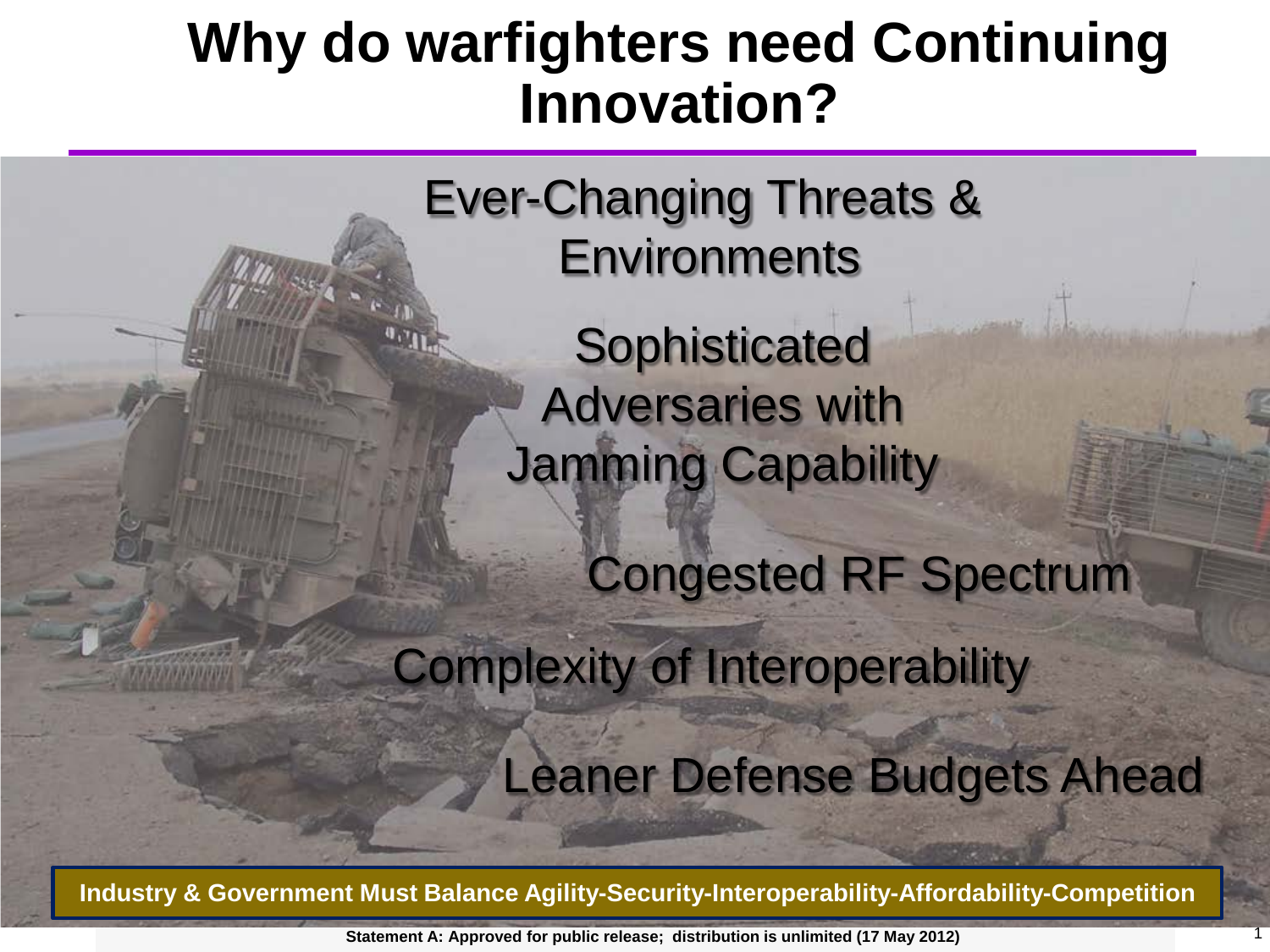"*We're not going to out-Apple Apple, but we need to make sure our workforce is exposed to the same technologies and that we offer them the same technologies….We've adopted an applike approach to developing capabilities because we want our workforce to be able to sit down and say, ' This app works for me, that app works for me,' and then plug and play right in front of them"*

> -Lonny Anderson NSA CIO Spring 2011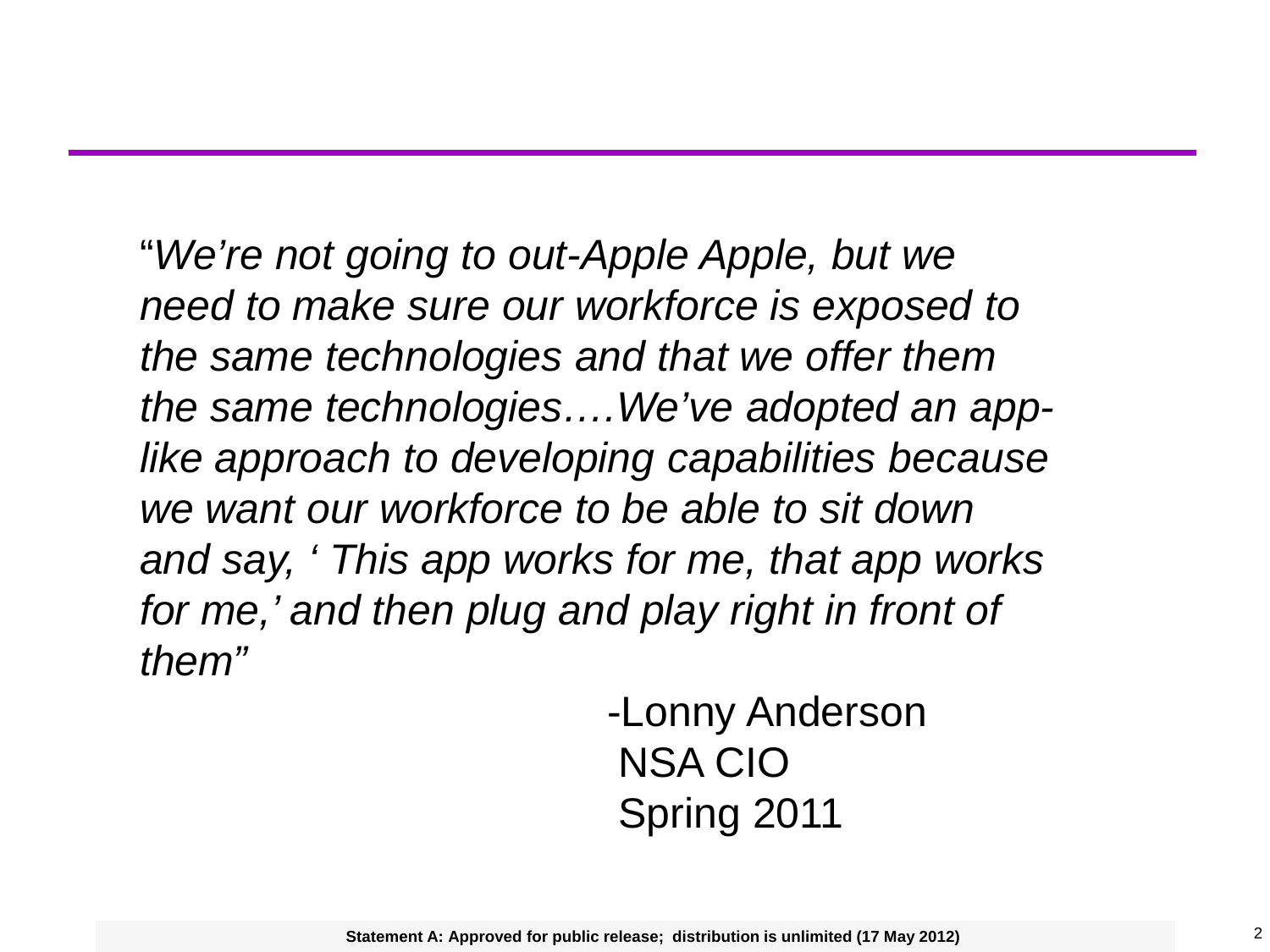## **Why APPs are important to the military**

- Information presented in a manner that users want to see
- ▶ Speed of building and deploying tools
- ▶ Community comfort with development & use of APPs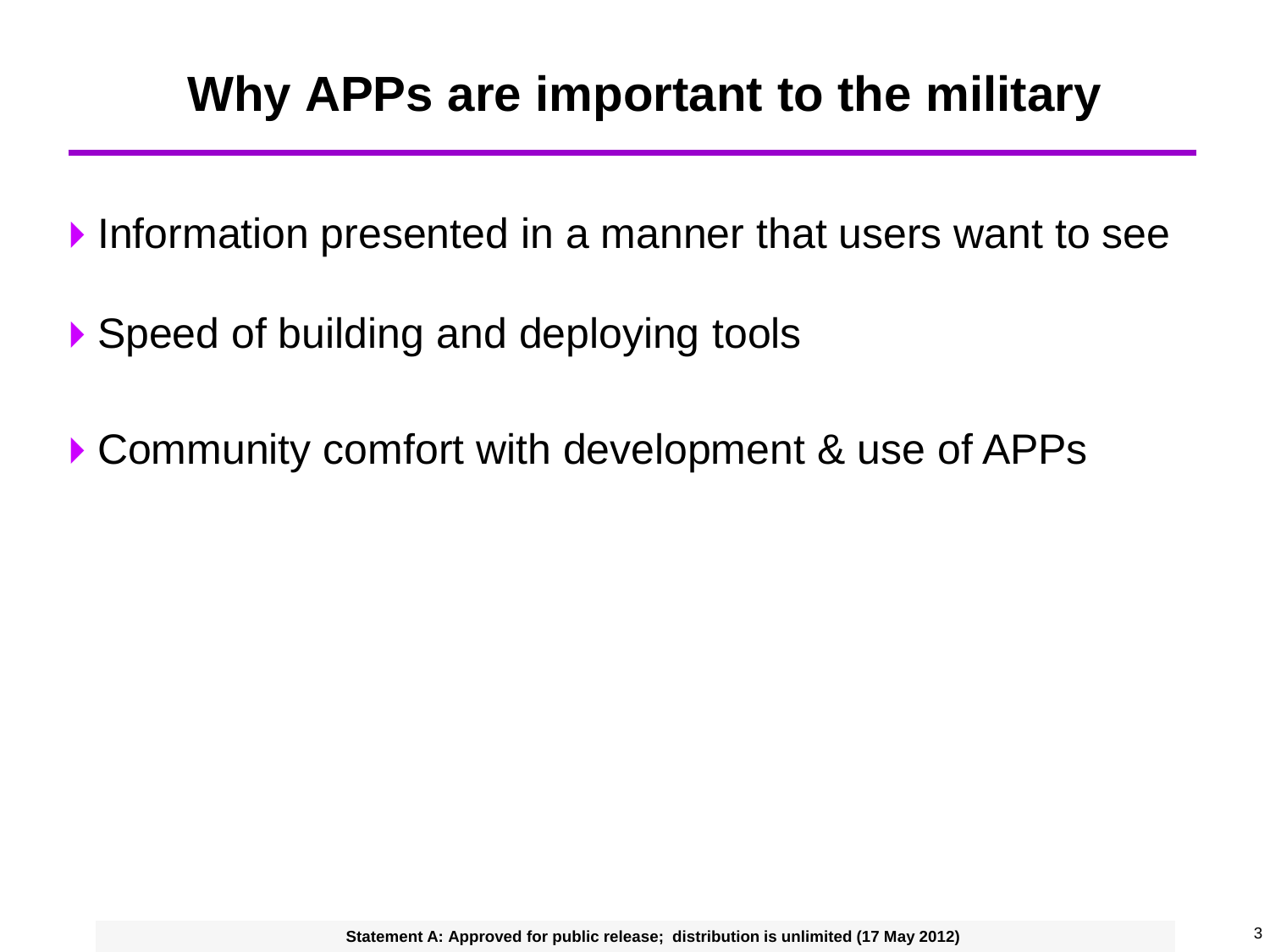## **US Army "APP Store for War"**



To streamline its operations in a rapidly advancing world, the Army is creating an online app marketplace in the hopes of empowering its soldiers and boosting efficiency.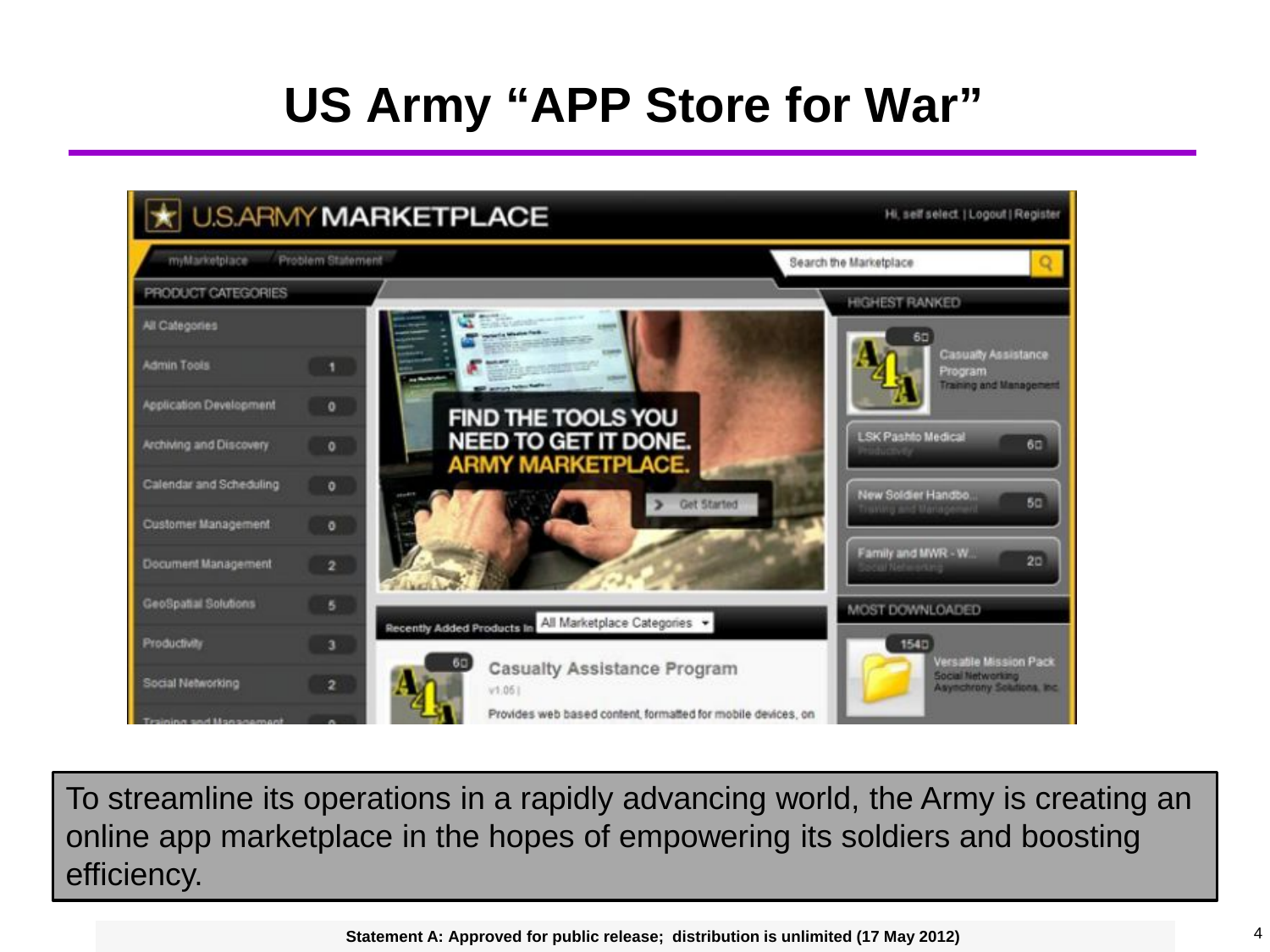## **DoD APPs Requirements**

- ▶ An Application Suite
- **Enterprise software**
- Enterprise infrastructure
- **Information worker**
- ▶ Content Access
- ▶ Educational
- ▶ Simulation and modeling
- Media development
- **Product engineering**
- ▶ Command & control
- **Intelligence**
- **Logistics**
- ▶ Administration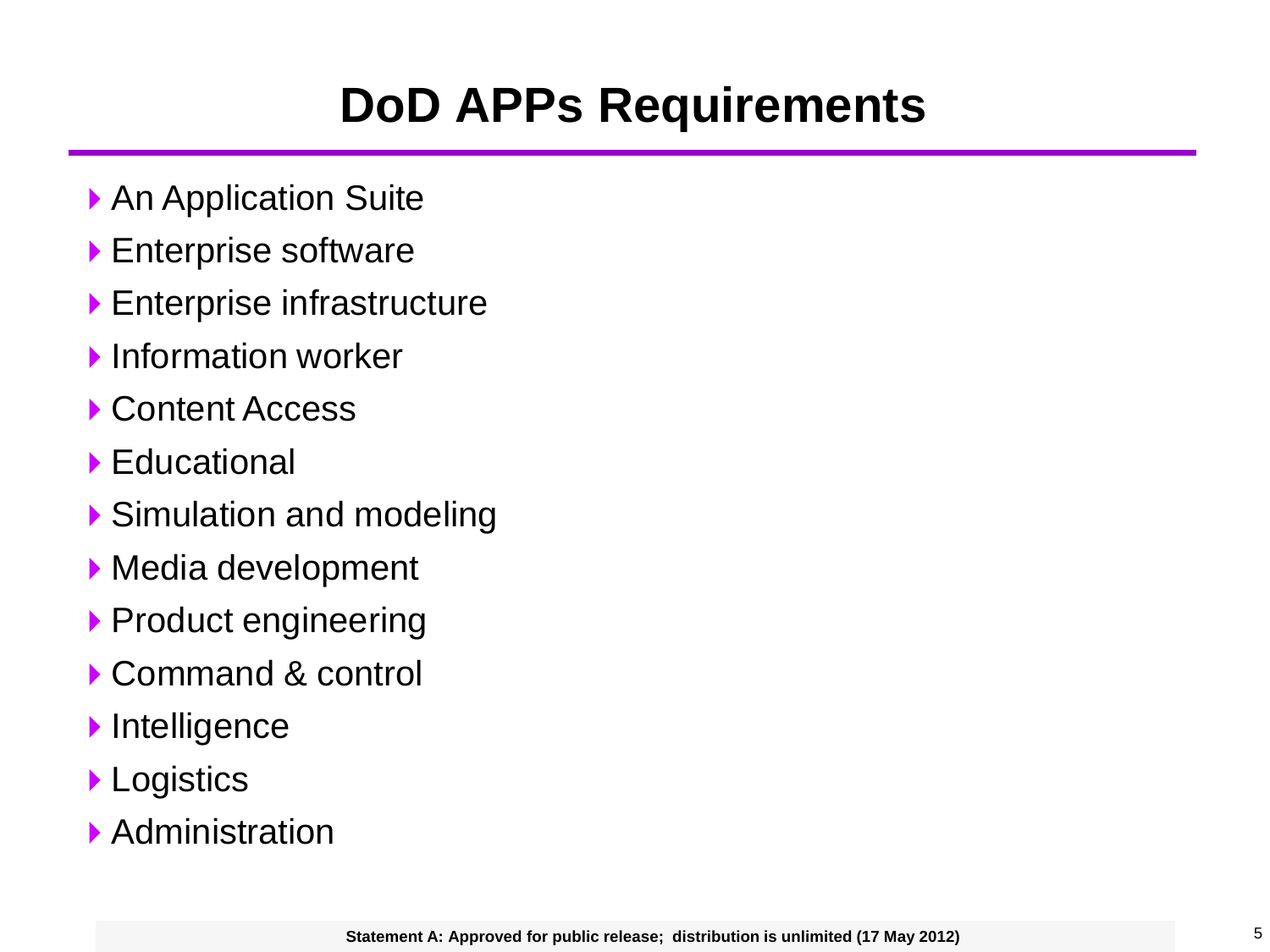#### **Analogy to Commercial IT: Common Software – Multiple Hardware Vendors**

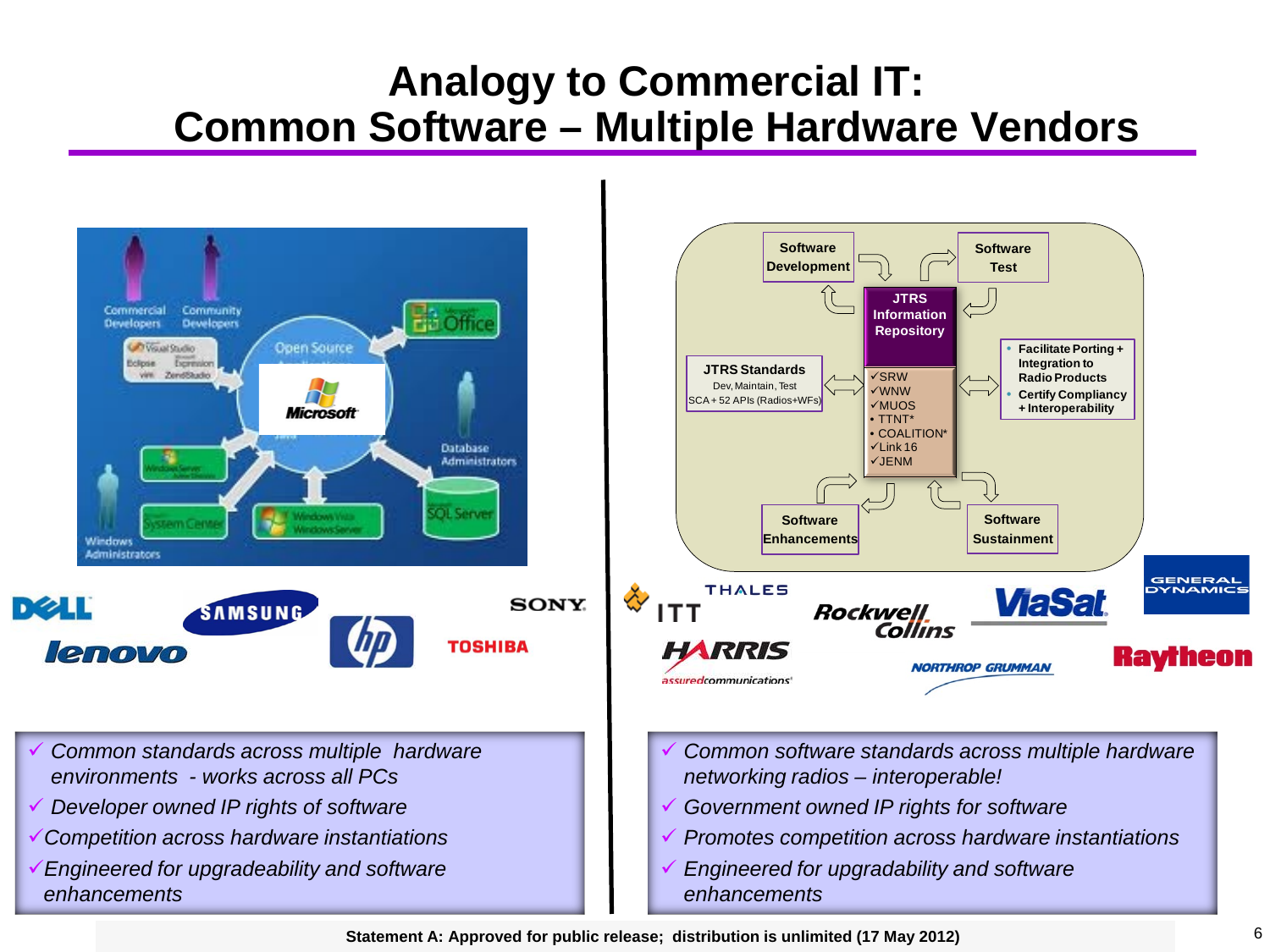#### **Demonstrated Value Today:**

*Interoperable SRW Network*



**We are performing these essential tasks today: sustaining joint tactical network applications, conducting quick look interoperability tests, qualifying vendors for major integration test events!**

 **Statement A: Approved for public release; distribution is unlimited (17 May 2012)** 7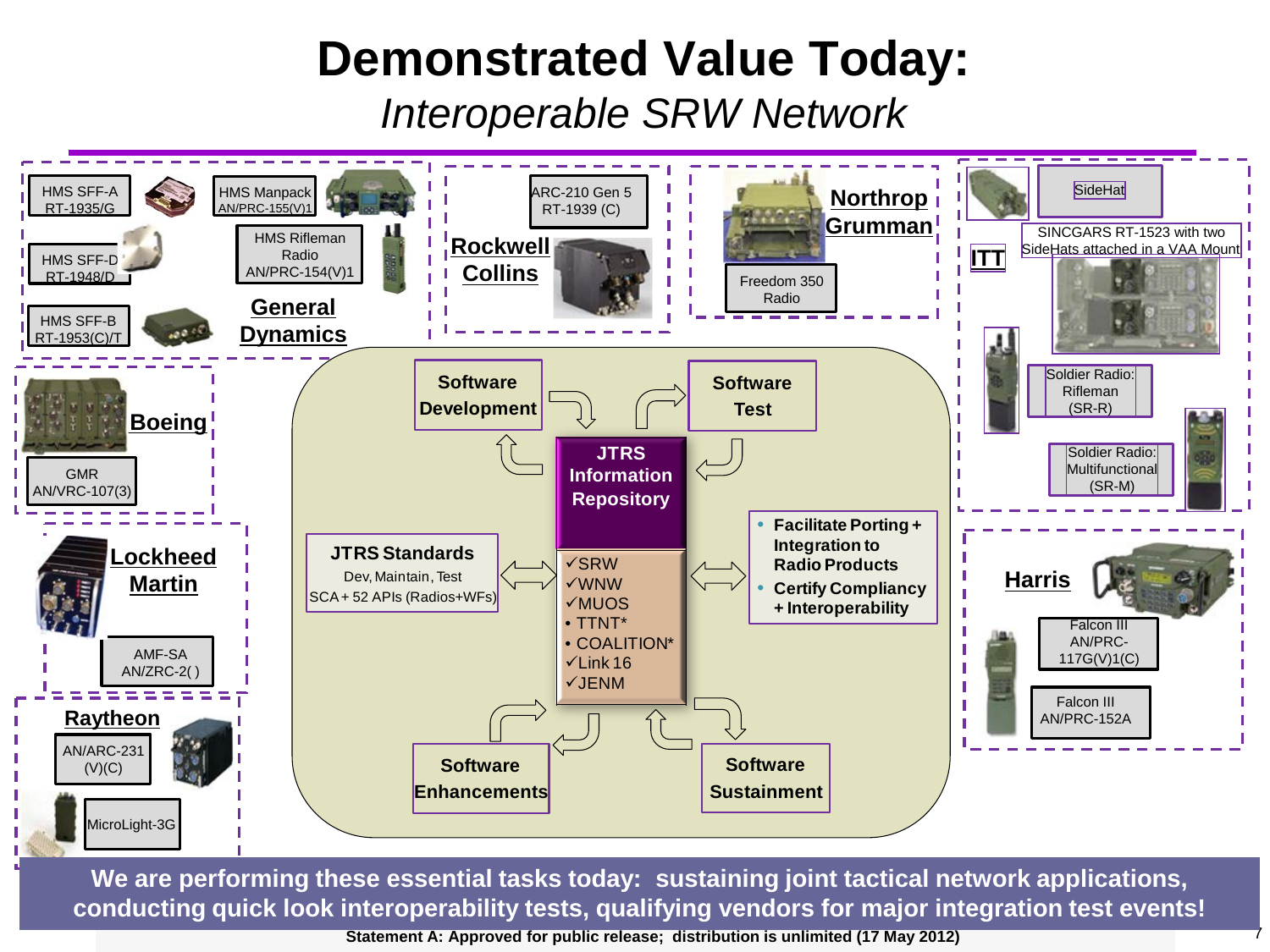- ▶ Defined and published standards
- A mature agile-software tools deployment process
- ▶ A centralized systems engineering compliance and certification authority